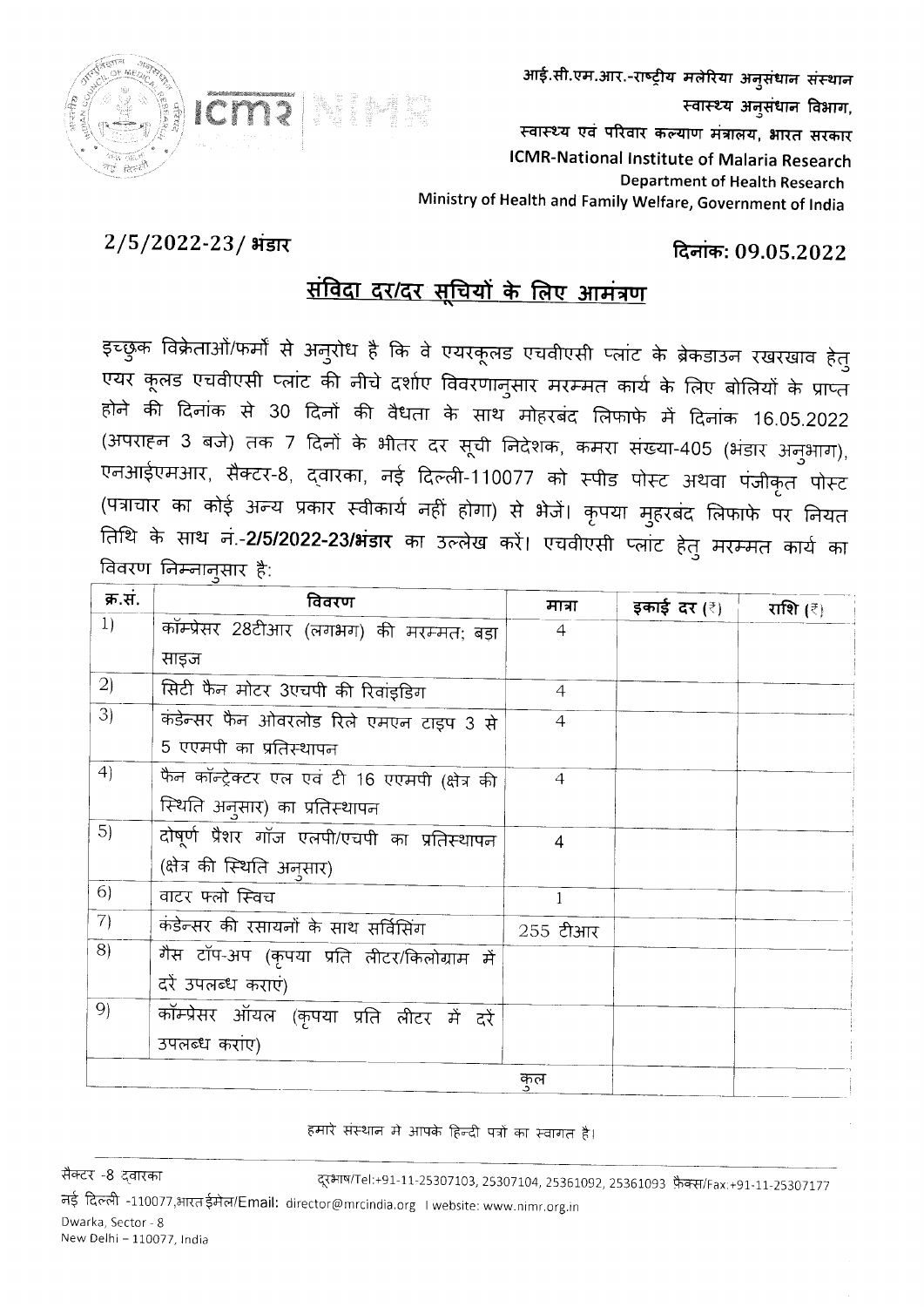

आई.सी.एम.आर.-राष्ट्रीय मलेरिया अनुसंधान संस्थान स्वास्थ्य अनूसंधान विभाग, स्वास्थ्य एवं परिवार कल्याण मंत्रालय, भारत सरकार **ICMR-National Institute of Malaria Research Department of Health Research** Ministry of Health and Family Welfare, Government of India

### नियम और शर्ते :-

- 1. मरम्मत, प्रतिस्थापन या कोई भी कार्य निश्चित रूप से एक वर्ष की वारंटी और गारंटी (जैसा लागू हो) के साथ शामिल किया जाएगा।
- 2 . सेवाओं में सभी मानव शक्ति, श्रम और दोषपूर्ण स्पेयर पार्ट्स के वास्तविक भागों के प्रतिस्थापन शामिल होंगे। सभी बदले गए पुर्जे एनआईएमआर की संपति होंगे और उन्हें बिल जमा करने से पहले जमा करना होगा।
- 3. सभी मरम्मत/प्रतिस्थापन/सफाई और अन्य सेवाओं को एनआईएमआर द्वारा कार्य आदेश जारी करने के 3 दिनों की अवधि के भीतर पूर्ण किया जाएगा।
- 4. समस्त कार्य स्थल पर ही करना है तथा यदि किसी भी दशा में वस्तु को संस्थान से बाहर ले जाना है तो कार्य अनिवार्य रूप से अगले दिन पूर्ण करना होगा।
- 5. सभी सेवाओं के लिए उद्धृत दरों में लागू सभी कर और शुल्क शामिल नहीं होंगे। माल ढुलाई आदि का खर्चा फर्म दवारा ही वहन किया जाएगा।
- 6. सेवाओं में रेफ्रिजरेंट गैस की चार्जिंग, कंप्रेसर की मरम्मत और प्रतिस्थापन, एयर फिल्टर, पंखे की मोटर, कंडेसर पंखा,पंखा कांट्रैक्टर, प्रेशर गॉज, स्विच और कोई अन्य मामूली दोष शामिल होंगे।
- 7. इच्छुक फर्में प्लांट की ब्रेकडाउन सेवाओं की आवश्यकता के संबंध में एयर कूल्ड एचवीएसी प्लांट के निरीक्षण के लिए 14/05/2022 तक संस्थान का दौरा कर सकती हैं।
- 8. कार्य पूरा होने के बाद, एनआईएमआर के संबंधित अन्आग द्वारा बिलों को "संतोषजनक कार्य पूर्णता रिपोर्ट" के साथ एनआईएमआर को दो प्रतियों में प्रस्तुत किया जाएगा।
- 9. इच्छुक फर्मो को उल्लेखित नियमों और शर्तों को स्वीकार करने के संबंध में वचनपत्र देना होगा।

अनुभाग अधिकारी (भंडार) कृते निदेशक

हमारे संस्थान में आपके हिन्दी पत्रों का स्वागत है।

दूरभाष/Tel:+91-11-25307103, 25307104, 25361092, 25361093 फ़ैक्स/Fax:+91-11-25307177 ईमेल/Email: director@mrcindia.org | website: www.nimr.org.in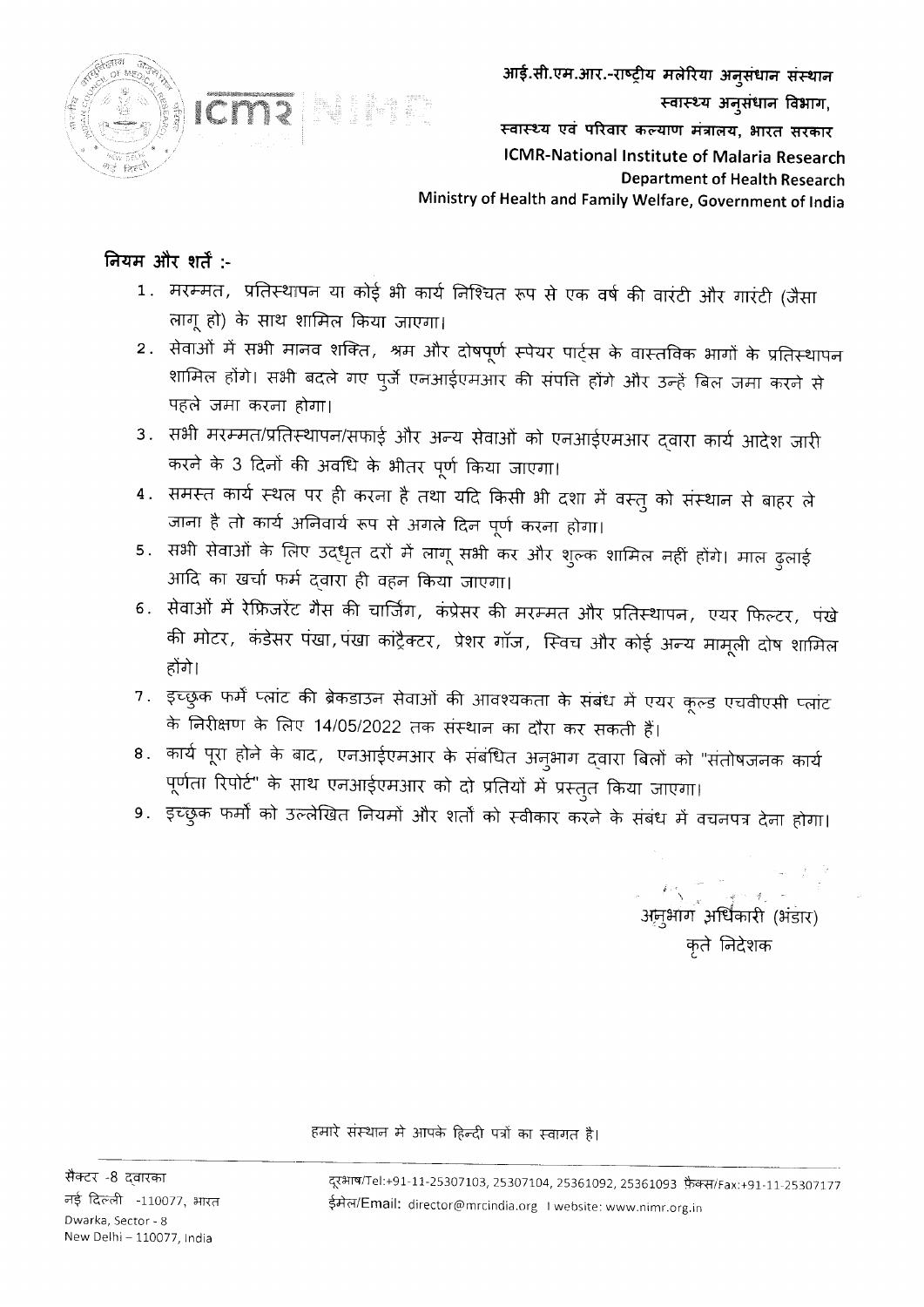

आई.सी.एम.आर.-राष्ट्रीय मलेरिया अनुसंधान संस्थान स्वास्थ्य अनुसंधान विभाग, स्वास्थ्य एवं परिवार कल्याण मंत्रालय, भारत सरकार **ICMR-National Institute of Malaria Research** Department of Health Research Ministry of Health and Family Welfare, Government of India

#### No. 2/5/2022-23/ Store

#### Dated: 09.05.2022

#### **Invitation of Quotations/ Rate list**

Interested vendors/ firms are requested to send their Quotations/ Rate lists for breakdown maintenance of air cooled HVAC plant, through speed post or registered post (No other mode of correspondence will be entertained) with a validity of 30 days from the date of receiving of the bids for the repair work in a seal packed envelope within 7 days up to  $16/05/2022$  (03:00 PM) in the name of 'The Director', Room No. 405 (Store Section), NIMR, Sector - 8, Dwarka, New Delhi -110077. Kindly mention No. 2/5/2022-23/ Store with the due date on the top of the sealed envelope. The details of repair work for the HVAC plant is mentioned below:

| S.No | <b>Particulars</b>                                                       | Qty            | Unit rate       | Amount          |
|------|--------------------------------------------------------------------------|----------------|-----------------|-----------------|
|      |                                                                          |                | $(\bar{\zeta})$ | $(\bar{\zeta})$ |
| 1)   | Repair of compressor 28TR (approx); Large size                           | $\overline{4}$ |                 |                 |
| 2)   | Rewinding of city fan motor 3 HP                                         | $\overline{4}$ |                 |                 |
| 3)   | Replacement of condenser fan overload relay MN type<br>3 to 5 amp        | $\overline{4}$ |                 |                 |
| 4)   | Replacement of fan contractor L & T 16 amp (as per<br>site situation)    | $\overline{4}$ |                 |                 |
| 5)   | Replacement of defected pressure Guage LP/ HP (as<br>per site situation) | $\overline{4}$ |                 |                 |
| 6)   | Water flow switch                                                        | 1              |                 |                 |
| 7)   | Servicing of condenser with chemicals                                    | 255 TR         |                 |                 |
| 8)   | Gas Top-up (Please provide rates in per Liter/<br>Kilogram)              |                |                 |                 |
| 9)   | Compressor oil (Please provide rates in per Liter)                       |                |                 |                 |
|      |                                                                          | Total:-        |                 |                 |

हमारे संस्थान में आपके हिन्दी पत्रों का स्वागत है।

सैक्टर -8 दवारका नई दिल्ली -110077, भारत Dwarka, Sector - 8 New Delhi - 110077, India

दूरभाष/Tel:+91-11-25307103, 25307104, 25361092, 25361093 फ़ैक्स/Fax:+91-11-25307177 ईमेल/Email: director@mrcindia.org | website: www.nimr.org.in